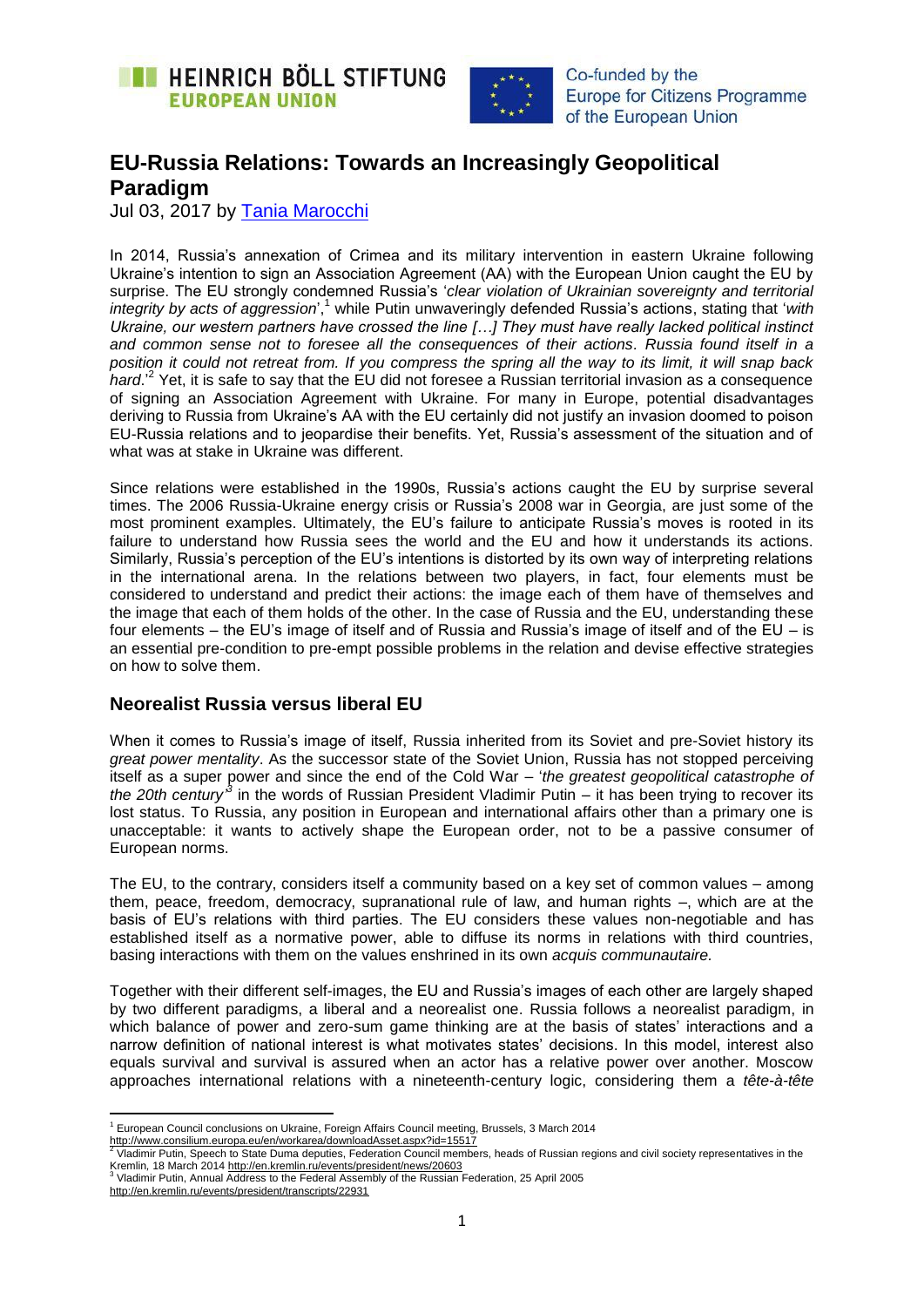



between great powers, a struggle between nation states in which military strength and strategy play a fundamental role. In this paradigm, Russia considers states, with clearly defined national interests, the legitimate actors of the international arena. The EU, with its supranational nature, escapes this narrow definition, and Russia's European strategy is largely based on the expectation that its sovereign member states are the ones determining Europe's future. For these reasons, Russia prefers bilateral relations with EU member states to relations with the EU institutions.

As for the EU – being a liberal product born from the cooperation that arose from the ashes of World War II – it acts following a liberal paradigm, in which power politics is rejected, the mutual benefits of international cooperation are emphasised and increased economic and cultural interdependence is considered the way to reduce conflict. In this framework, Russia is both an important partner, being the EU's largest neighbour and third trading partner, and a problematic interlocutor, given its poor track record for what concerns rule of law, democracy and human rights, which is in tension with the EU's funding values and idea of democratic peace. On this premises, the EU has tried to promote advancements in Russia's democratic development and has been critical of the country's human right abuses.

The EU and Russia's different image of themselves and of each other formed their views and influenced their policies, playing a significant role in their interactions. Yet, the influence of these four images has not always been obvious or explicit. This is due to different reasons, some inherent to the nature of the two ways of looking at the world, some due to historical circumstances. Regardless, these differences have not been properly factored into policy-making, leading to EU-Russia relations being framed into formats that frustrated both Brussels' value-based approach and Moscow's great power image.

# **A frustrating partnership**

When Russia emerged as the successor state of the deceased Soviet Union, there was in Europe a sense of end of history, a perception that Cold War-like geopolitics was over: the European continent was now free from authoritarianism and the countries of Central and Eastern Europe, Russia included, could now walk a natural and expected path towards democracy, rule of law and market economy. During the Yeltsin years, a clear pattern emerged in EU-Russia relations: the EU considered itself the model for Russia's future and – at least in the very first years – Russia looked at the EU as a model for its development. Russia's first Foreign Minister Andrei Kozyrev believed that Russia should develop its '*natural partnership"* with Western countries by investing in the market economy and recognising individual freedoms.<sup>4</sup> Yeltsin was also a strong advocate of this foreign policy approach and considered the West an '*ally in the common struggle against the Soviet system"*. 5

In those years of relative Russian weakness, the EU carried the leadership in advancing EU-Russia relations and offered normative frameworks for the development of relations. In 1994, EU and Russia signed the Partnership and Cooperation Agreement (PCA), a framework that still serves as the legal basis of their relations. The PCA establishes provisions for the development of relations in the political, legal and humanitarian spheres in addition to the economic dimension. The PCA is based on the '*respect for democratic principles and human rights as an essential element of the partnership*' and includes provisions to '*support Russian efforts to consolidate its democracy, develop its economy and*  complete the transition into a market economy.<sup>6</sup> In the EU's principle-based policy, the PCA was conceived as a tool meant to provide an appropriate framework for the gradual integration between Russia and a wider area of cooperation in Europe and assist Russia in becoming a fully-fledged democracy. Similar agreements were offered to the other states emerging from the collapse of Soviet Union. Yet, although signed in 1994, the agreement did not enter into force until 1997, as the European Union halted its implementation in response to Russia's war in Chechnya. Already at the early stages of their relations, the EU used normative responses to sanction Russian's use of power politics, which was incompatible with the EU's own values, while Russia considered this an illegitimate intrusion in its internal affairs. By 1997, when the PCA entered into force, Russia had already begun to move away from its early days infatuation with Europe and had entered a process of consolidation of its own separate Eurasian identity. This identity, which was significantly shaped by Putin during the

**<sup>.</sup>** <sup>4</sup> Kozyrev A. (1992), *Россия в новом мире,* in 'Международная жизнь', March/April 1992

<sup>5</sup> McFaul M. (1999), *Russia"s Many Foreign Policies*, in 'Demokratisatsiya', Vol. 7, No. 3, Summer 1999, p 398

<sup>6</sup> EU–Russia Partnership and Cooperation Agreement [http://eur-lex.europa.eu/legal-content/EN/TXT/?uri=LEGISSUM:28010102\\_2](http://eur-lex.europa.eu/legal-content/EN/TXT/?uri=LEGISSUM:28010102_2)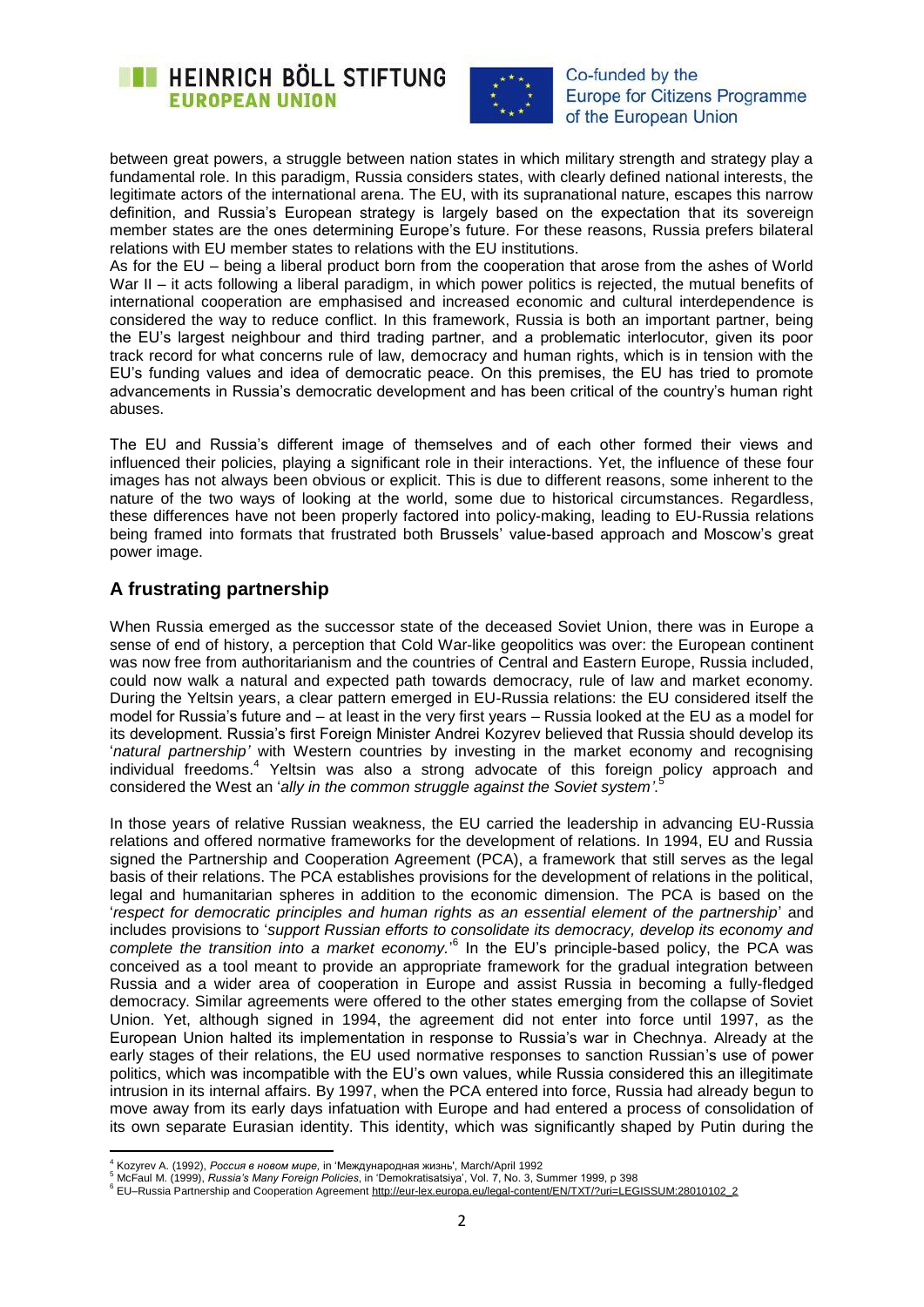



2000s, is *sui generis*, with Russia identifying as a 'sovereign democracy' based on a separate set of values that are not in line with the PCA's value-based foundations and intention of supporting Russia's path towards Western-style democracy.

The PCA had several merits, including the establishment of a stable communication channel, which offered the possibility of a steady dialogue, allowing the EU and Russia to develop a relationship based on mutual trust. At the same time, because it was created in times of Russia's extreme weakness, it crystallised EU-Russia relations in a power configuration which reflected their powerrelation and intentions as they were in 1994. This situation was worsened by Russia's inability to make good use of the platforms provided by the agreement. For years, Russia did not invest in training personnel that would be able to make the most of EU-Russia relations through this platform. Russians themselves recognised that Russia's '*number of qualified personnel is insufficient to carry out real productive work with the powerful bureaucratic machinery of Brussels*'. 7 This '*catastrophic lack of*  skilled experts',<sup>8</sup> led to circumstances in which the Commission had to draft single-handedly joint resolutions as Russian negotiators claimed they had '*neither the time nor enough staff to write them"*. 9 Russia's inadequacy to make use of this framework worsened its position vis-à-vis the EU, relegating Moscow to a reactive role, where it limited itself to responding to initiatives put forward by Brussels. This ended up frustrating both the EU and Russia, although for different reasons: the EU because Russia was not delivering and Russia because it enhanced its frustration with being treated as a subordinate interlocutor instead of an equal partner. Before 2007, when the PCA reached the end of its initial ten-year period, Russian analysts and officials called for an upgraded agreement, lamenting Russia's subordinate role. According to them, the PCA was an old mechanism, established in times of Russian weakness, which would have to be reformed recognising to Russia a prominent role in European affairs.

The EU was not completely deaf to Russia's requests. In May 2005, following an agreement in principle at the 2003 Saint Petersburg summit, the EU and Russia started working towards the establishment of four 'Common Spaces' to provide a more detailed framework for mutual cooperation. These four spaces are in the areas of economic relations; freedom, security and justice; external security; and research and education. The EU granted Russia a different agreement than the one offered to other countries in Eastern Europe through the European Neighbourhood Policy, hereby recognising its special status. Yet, the EU's approach was still very much shaped by its normative view of relations. This was particularly visible in the area of external security, which among the four common spaces, turned out to be the most problematic. Despite there being plenty of areas for cooperation – such as the Balkans, conflict prevention and crisis management – not all Member States were ready to consider Russia as a partner in the common neighbourhood, where major differences of approach were evident, especially towards the so-called frozen conflicts. Russia objected to what it regarded as EU interference in its backyard while the EU refused to concede that Moscow had any special rights in the common neighbourhood.<sup>10</sup>

Like the PCA, the Common Spaces had numerous benefits, facilitating cooperation on a number of issues. Yet, they failed to integrate Russia's increasing demands to be treated differently. As put by Carl Bildt, '*When Moscow asks to be treated as "an equal", it effectively means that it does not want to join Europe by accepting EU principles of behaviour, but that it wants to be an equal partner with whom Europe should negotiate these principles in the first in place.[…] the West often tried to bend over backwards to integrate its former adversary along with its former allies into Western networks of institutions. But it is also true that the West never considered doing this on the basis of principles other than those of liberal democracy."<sup>11</sup>* At the same time, the EU's efforts to facilitate democratic reforms in Russia were treated as interferences in Russia's internal affairs because Moscow was never interested in becoming a European-style democracy.

1

<sup>7</sup> Sergei Karaganov, *Russia-EU Relations: The Contemporary Situation and Prospects for the Future*, Russia in Global Affairs, January 2005 [http://eng.globalaffairs.ru/number/n\\_5344](http://eng.globalaffairs.ru/number/n_5344)<br>8 Deptasts pu (2000), Taurent a Citategia

<sup>8</sup> Bordachev (2006), *Toward a Strategic Alliance*, in 'Russia in Global Affairs', No 2. April/June 2006

<sup>9</sup> White S. (2008), *The domestic management of Russia"s foreign and security policy,* in: Allison R., Light M. e White S., *Putin"s Russia and the Enlarged Europe,* London and Oxford, Royal Institute of International Affairs/Blackwell, pp 33-35<br><sup>10</sup> Cameron F. and Matta A. (2008), *Prospects for EU-Russia relations,* Electronic Publications of Pan-European Institute

<https://www.utu.fi/fi/yksikot/tse/yksikot/PEI/raportit-ja-tietopaketit/Documents/Cameron%20and%20Matta%200608%20web.pdf> <sup>11</sup> Bildt C. (2015),*Russia, the European Union, and the Eastern Partnership*, European Council on Foreign Relations[, http://www.ecfr.eu/page/-](http://www.ecfr.eu/page/-/Riga_papers_Carl_Bildt.pdf) [/Riga\\_papers\\_Carl\\_Bildt.pdf](http://www.ecfr.eu/page/-/Riga_papers_Carl_Bildt.pdf)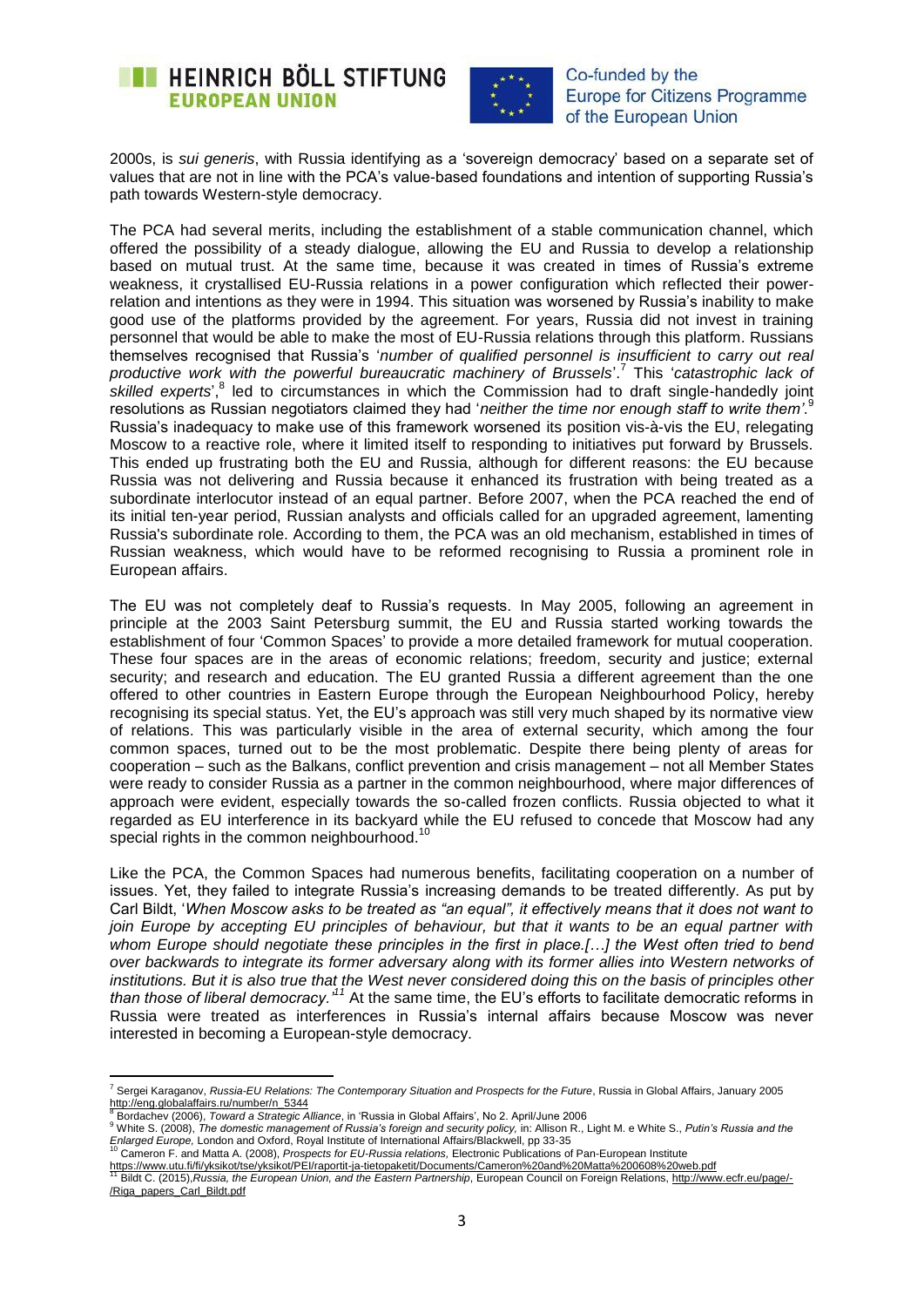



# **The Common Neighbourhood – the litmus test of a dysfunctional relation**

When the European Neighbourhood Policy (ENP) was launched in 2004 in light of the perspective big bang enlargement of 2004, Russia showed little interest in the initiative. The policy was conceptualised following the EU's liberal ideas of democratic and commercial peace, on the assumption that enhanced political and economic interdependence can promote stability, security and sustainable development both within and without the EU.<sup>12</sup>

Russia's position changed dramatically when in 2009 the EU launched the Eastern Partnership, a policy in the framework of the ENP aimed to six countries in the post-Soviet space – Armenia, Azerbaijan, Belarus, Georgia, Moldova and Ukraine – with the goal of bringing them closer to the EU through deepened cooperation and integration on the basis of EU values, norms and standards.

First, with its increased focus on the countries comprised between the EU's eastern border and Russia's western one, the Eastern Partnership covered an area that Russia, since the early nineties, had embedded in its official foreign policy documents under the concept of '*near abroad*'. This concept can only find space in Russia's neorealist world as it implies a hierarchical relation among states, where the 'weaker' countries of Eastern Europe are defined as a strategic area of interest of the Russian 'great power'. This concept is so central to Russia's look towards Eastern Europe that it was reiterated by President Vladimir Putin at the beginning of his first mandate in the early 2000s (when he called Eastern Europe Russia's 'sphere of influence', and strategically vital for Russia), and then by president Dmitry Medvedev in 2008 when he talked about Russia's neighbourhood as a sphere of .<br>Russia's 'privileged interests'.<sup>13</sup> Secondly, the fact that the EU strongly pushed the EaP initiative after the outbreak of the Russo-Georgian war of August 2008 sent an equivocal message. The fact that the European Council conclusions of September 2008 linked the EU's condemnation of Russia's actions in Georgia to its intention to move ahead with the EaP strengthened Moscow's impression that the initiative was directed against Russia.

Following its neorealist prism, Moscow framed the EU's Neighbourhood Policy in a zero-sum fashion, accusing the EU of trying to establish a sphere of influence in the shared neighbourhood. Russia felt it was losing ground in its 'sphere of influence'. In 2011, not long after the launch of the EaP and as a reaction to it, Russia launched its own alternative integration project, the Eurasian Custom Union (ECU), inviting other post-Soviet states to join, and factually forcing some of them to choose Russia's integration project. The creation of the ECU during this period expressed Moscow's aspiration to be recognised as a great power, but also signalled that Russia viewed maintaining its spheres of economic relations in the post-Soviet space as part of its vital security interests.

From that moment, the EU started sliding against its intention into a geopolitical competition with Russia, which Russia insisted the EU had started. The EU refused this framing and was unequipped to substantially challenge it. In a statement on the pressure exercised by Russia on countries of the Eastern Partnership, the former European Commissioner for Enlargement and Neighbourhood Policy, Štefan Füle stated that '*It is true that the Customs Union membership is not compatible with the DCFTAs which we have negotiated with Ukraine, the Republic of Moldova, Georgia, and Armenia. This is not because of ideological differences; this is not about a clash of economic blocs, or a zerosum game. This is due to legal impossibilities: for instance, you cannot at the same time lower your customs tariffs as per the DCFTA and increase them as a result of the customs union membership." 14* While this answer is correct from a trade policy and legal perspective, it reinforced Russia's perception of the EaP as a geopolitical project. This impression was further confirmed by then European Commission President Jose Manuel Barroso, who did not agree to have trilateral discussions with Russian on the EU-Ukraine AA, saying that '*what we cannot accept is a condition on a bilateral* 

Medvedev on Russia's Interests, Economist, 1 September 2008,

**.** 

<sup>12</sup> Communication from the Commission to the Council and the European Parliament, *Wider Europe - Neighbourhood: A New Framework for Relations with our Eastern and Southern Neighbours*, 11 March 2003, [http://eur-lex.europa.eu/legal](http://eur-lex.europa.eu/legal-content/EN/TXT/PDF/?uri=CELEX:52003DC0104&from=EN)[content/EN/TXT/PDF/?uri=CELEX:52003DC0104&from=EN](http://eur-lex.europa.eu/legal-content/EN/TXT/PDF/?uri=CELEX:52003DC0104&from=EN)

<sup>&</sup>lt;u>http://www.economist.com/blogs/certainideasofeurope/2008/09/medvedev\_on\_russias\_interests</u>.<br><sup>14</sup> European Parliament Plenary in Strasbourg, 11 September 2013 <u>http://europa.eu/rapid/press-release\_SPEECH-13-687\_en.htm</u>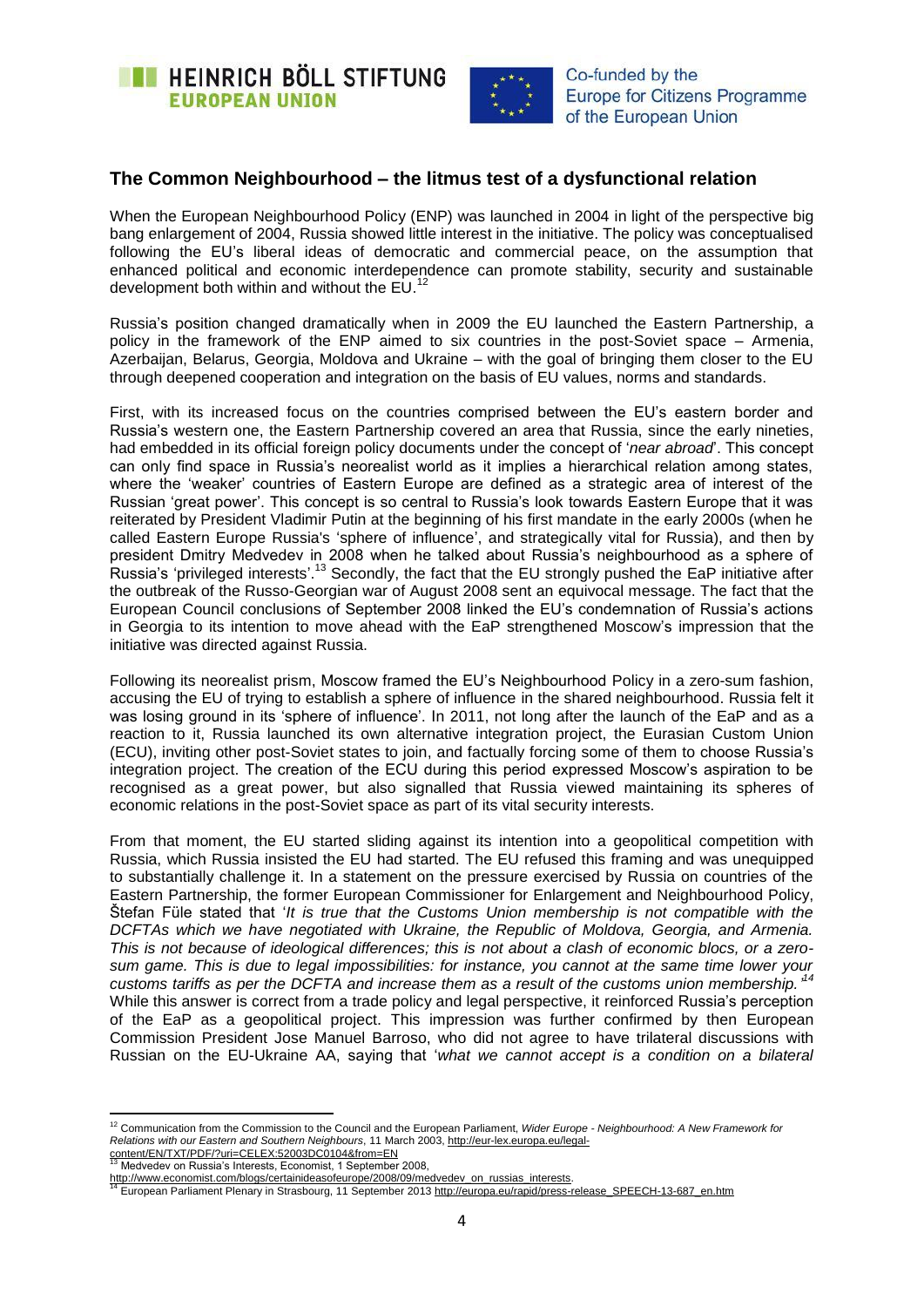



*agreement to have a kind of a possible veto of a third country. This is contrary to all principles of international law*.'<sup>15</sup>

In its balance of power mentality, the Eastern Partnership strengthened Russia's feeling of encirclement on its western front, already triggered by NATO's enlargement in the Baltic States and talks of NATO enlargement in the post-soviet territory. In the words of Russian Foreign Minister Lavrov, 'o*ur Western partners chose […] [to expand] NATO eastward and [to move] the geopolitical space under their control closer to Russia"s border. This is the root cause of the systemic problems that afflict Russia"s relations with the United States and Europe." <sup>16</sup>* In its zero-sum game mentality, when the time came for Ukraine to sign the Association Agreement, a Ukraine closer to the EU meant necessarily a Ukraine farther from Russia. From Russia's perspective, its territorial invasion of Ukraine was done to protect its 'privileged interests' in an area it considered of vital importance. It wiped away the feared possibility that Ukraine could at some point join NATO and defended its sphere of interest in the neighbourhood. Russian leaders made a choice to act, perhaps both underestimating the Western response and considering inaction the riskiest bet. Russia believed that its interests where at such a stake that it was worth jeopardising relations with Ukraine, the European Union and the West

The crisis in Ukraine highlighted several important tensions in the EU's policy towards the neighbourhood and Russia. First, the EU's normative approach, with its emphasis on shared values and democratisation, disregarded the fact that the EU policy of transfer and sharing of norms also carries with itself power implications. In its liberal mind-set, the EU systematically ignored geopolitical considerations. The European Neighbourhood Policy was Eurocentric in its conception and didn't fully take into consideration the role that external actors play in the EU's neighbourhood. The EaP has and had geopolitical and geo-economic implications: it tied countries to the EU, intertwining their markets with the European Union.

Secondly, the normative toolbox that the EU carries with itself appears inadequate to deal with geopolitical confrontations. Using economic and legal arguments, the EU insisted that its policy towards its Eastern neighbourhood had to be evaluated on the basis of its *intents* which were not geopolitical or zero-sum. Yet, once Russia set up the ECU as a competing project, the Eastern Partnership became a competitor of Russia's sponsored Eurasian Custom Union, even if this was not the initial intention of the EU. Finally, the EU's rejection of power politics and its value-based approach lock it in a weaker and reactive position when faced with a spoiler power like Russia. Although on many fronts Russia is less powerful that the EU, it can be more disruptive because unlike the EU, it is much more willing to use disruptive tools.

## **The readjustment of the EU's policy in the neighbourhood**

The crisis in Ukraine was among other things the result of a collision between two visions: the first based on rights, rules, such as the basic rules of international law and the values of democracy and human rights; the second based on spheres of influence and power politics. These different views will endure. In many ways, Ukraine marked a point of no return in EU-Russia relations, highlighting the fragility of their partnership.

The EU has stated multiple times that it will not be possible to return to business as usual. Russia agrees that a fundamental change is needed: *"[the EU and Russia] should not aim at returning to business as usual. Simply resetting the relationship […] will not remove its underlying systemic flaw*,' said the Russian Ambassador to the EU, Vladimir Chizhov.<sup>17</sup>

While both agree that relations should be profoundly re-thought, the Ukraine crisis triggered different realisations in the EU and Russia.

**<sup>.</sup>** <sup>15</sup> Andrew Marszal, *EU will not accept Russian veto, says Barroso*, The Telegraph, 29 November 2013, <http://www.telegraph.co.uk/news/worldnews/europe/ukraine/10482680/EU-will-not-accept-Russian-veto-says-Barroso.html>

<sup>16</sup> Sergey Lavrov, *Russia"s Foreign Policy in a Historical Perspective*, Russia in Global Affairs, 30 March 2016 <http://eng.globalaffairs.ru/number/Russias-Foreign-Policy-in-a-Historical-Perspective-18067>

<sup>17</sup> Vladimir Chizhov, Address at the Alpbach Forum panel 'The EU and Russia: Rivals, Opponents, Partners?', Alpbach, 31 August 2015 <https://russiaeu.ru/en/news/ambassador-vladimir-chizhovs-address-alpbach-forum-2015>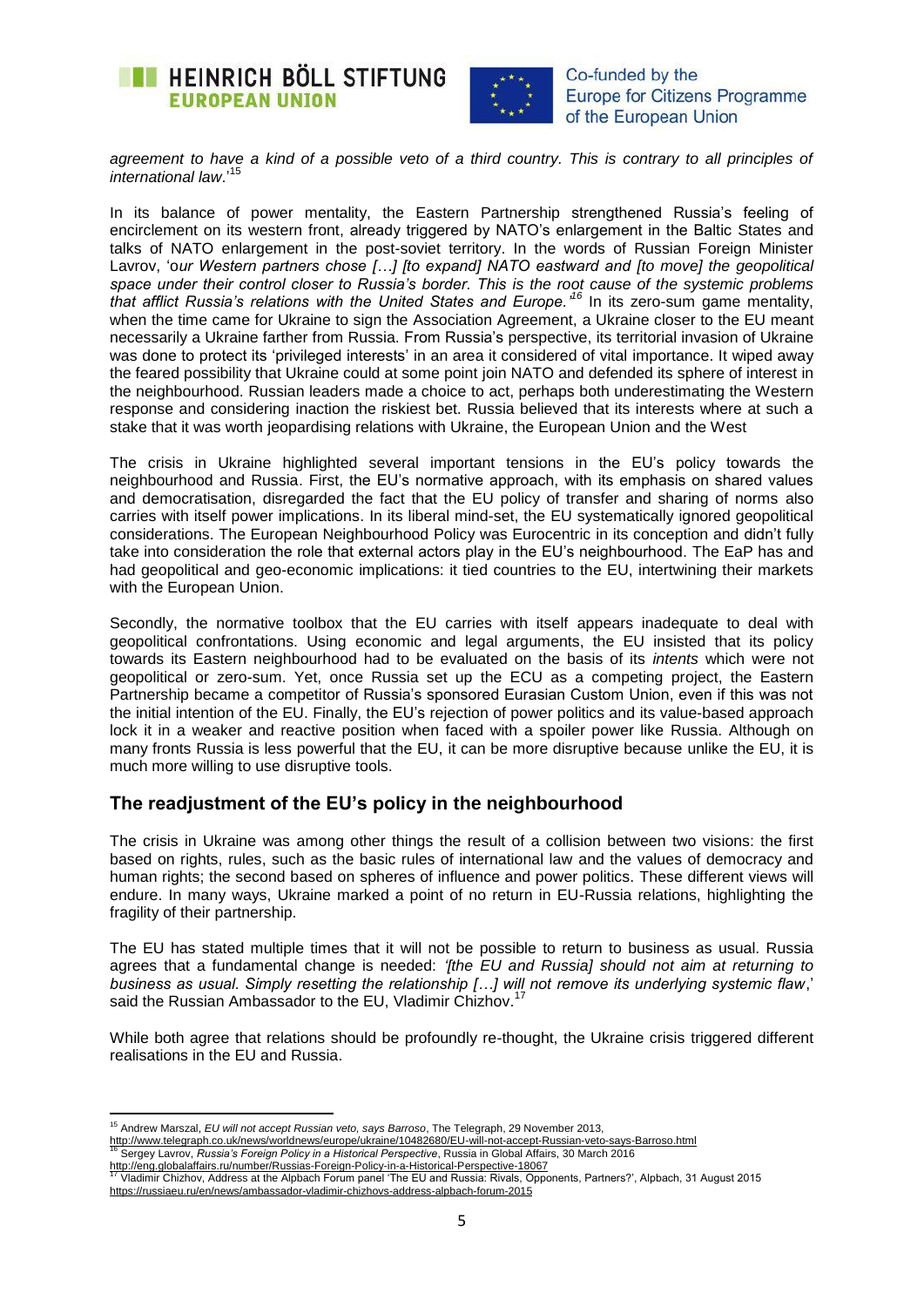



For the EU, Ukraine forced a reality-check about the EU's Russia policy, as it highlighted the limits of the EU's principle based approach in the neighbourhood and brought the understanding that its integration efforts in the post-Soviet states had been perceived by Russia as a geopolitical threat and competition. This realisation had concrete policy implications that are already visible and which suggest that the EU has recognised the role of geopolitics and is more prone to consider geopolitical considerations. Firstly, the EU seems to have become more cautious in proposing new initiatives towards the region and in implementing existing ones – e.g. it temporarily halted the implementation of the economic part of AA with Ukraine and tried to understand and respond to Russia's concerns about the agreement.<sup>18</sup> Secondly, the EU has understood that geopolitical considerations are becoming increasingly salient in the regional and global arenas and both the 2015 ENP revision and the 2016 EU Global Strategy seem to carry signs of this awareness. The revision of the 2015 ENP for the first time in EU official documents, argues that the EU will provide support and assistance in the area of conflict resolution to the countries in the eastern neighbourhood, and acknowledges the fact that the southern and eastern neighbourhoods are very different and require tailor-made approaches.<sup>19</sup> The Security Strategy, instead, while rejecting '*the illusion that international politics can be a zero-sum game*' acknowledges that '*managing the relationship with Russia represents a key strategic challenge" and "the EU and Russia are interdependent. We will therefore engage Russia to discuss disagreements and cooperate if and when our interests overlap*.'<sup>20</sup>

As for Russia, the EU's united response in the adoption of sanctions caught Moscow by surprise and has significantly raised the price of its actions in Ukraine. Moscow tries to promote its interests at the lowest possible costs. From the Russian side, more and more voices are asking for the articulation from both sides of clear red lines. In the words of Lukyanov and Miller: '*The triumph of "political correctness" in international relations has resulted in an unheard-of triumph of doublethink. The parties have lost a common language altogether, because their pictures of the world are incompatible. One can postulate that the Russian-Western dialogue today lacks sound and open cynicism and a clear expression of one"s own interests. Russia should firmly draw certain "red lines" and make it clear that trespassing will cause imminent retaliation. Those in the West who are capable of analysing their own mistakes have already realized that the practices of 2013-2014, when Moscow was told that Ukraine-EU relations were not its business, were in fact tantamount to stepping over such a "red line". <sup>21</sup>* This might suggests that Russia has grown more confident about its approach but also more appreciative of the consequences of its actions.

## **Conclusions and future prospects**

The EU and Russia are fundamentally different actors: a supranational organisation with a normative agenda and a Westphalian state following power politics. These underlying differences have shaped their actions and relations since the beginning, influencing the framework of their official relations and shaping their cooperation. However, awareness about these differences was not always present.

The crisis in Ukraine brought a realisation about this differences and evidence in the EU response suggests a higher degree of awareness of Russia's geopolitical attitude towards the neighbourhood along with the embracement of an increasingly geopolitical approach towards the region. While lowering the level of tension in Ukraine will remain a priority, both Russia and the EU will have to reflect on a long-term strategy for their future relations. These strategies should take into account mutual differences, and some signs suggest that the EU is already doing so.

As for practical cooperation, in the short term, no fundamental change is to be expected. With Putin widely expected to be re-elected in March 2018 presidential elections for another six-year term and given Russia's highly centralised foreign policy, a high degree of continuity in Russia's EU policy is to be expected. Moscow will continue to try to have EU sanctions relaxed or lifted without having to fulfil the Minsk obligations. It will continue to do so by trying to weaken EU solidarity, wedging cleavages

[http://trade.ec.europa.eu/doclib/docs/2015/december/tradoc\\_154126.pdf.](http://trade.ec.europa.eu/doclib/docs/2015/december/tradoc_154126.pdf) 

<sup>1</sup> <sup>18</sup> European Commission, The Trilateral Talks on DCFTA Implementation, 2015

<sup>19</sup> European Commission, Review of the European Neighbourhood Policy, 18 November 2015

[http://eeas.europa.eu/archives/docs/enp/documents/2015/151118\\_joint-communication\\_review-of-the-enp\\_en.pdf](http://eeas.europa.eu/archives/docs/enp/documents/2015/151118_joint-communication_review-of-the-enp_en.pdf)

European Commission, Global Strategy, June 2016[, http://www.eeas.europa.eu/archives/docs/top\\_stories/pdf/eugs\\_review\\_web.pdf](http://www.eeas.europa.eu/archives/docs/top_stories/pdf/eugs_review_web.pdf) <sup>21</sup> Lukyanov S., Miller A. (2016), *Detachment Instead of Confrontation: Post-European Russia in Search of Self-Sufficiency*, Russian in Global Affairs[, http://www.kreisky-forum.org/dataall/Report\\_Post-EuropeanRussia.pdf](http://www.kreisky-forum.org/dataall/Report_Post-EuropeanRussia.pdf)